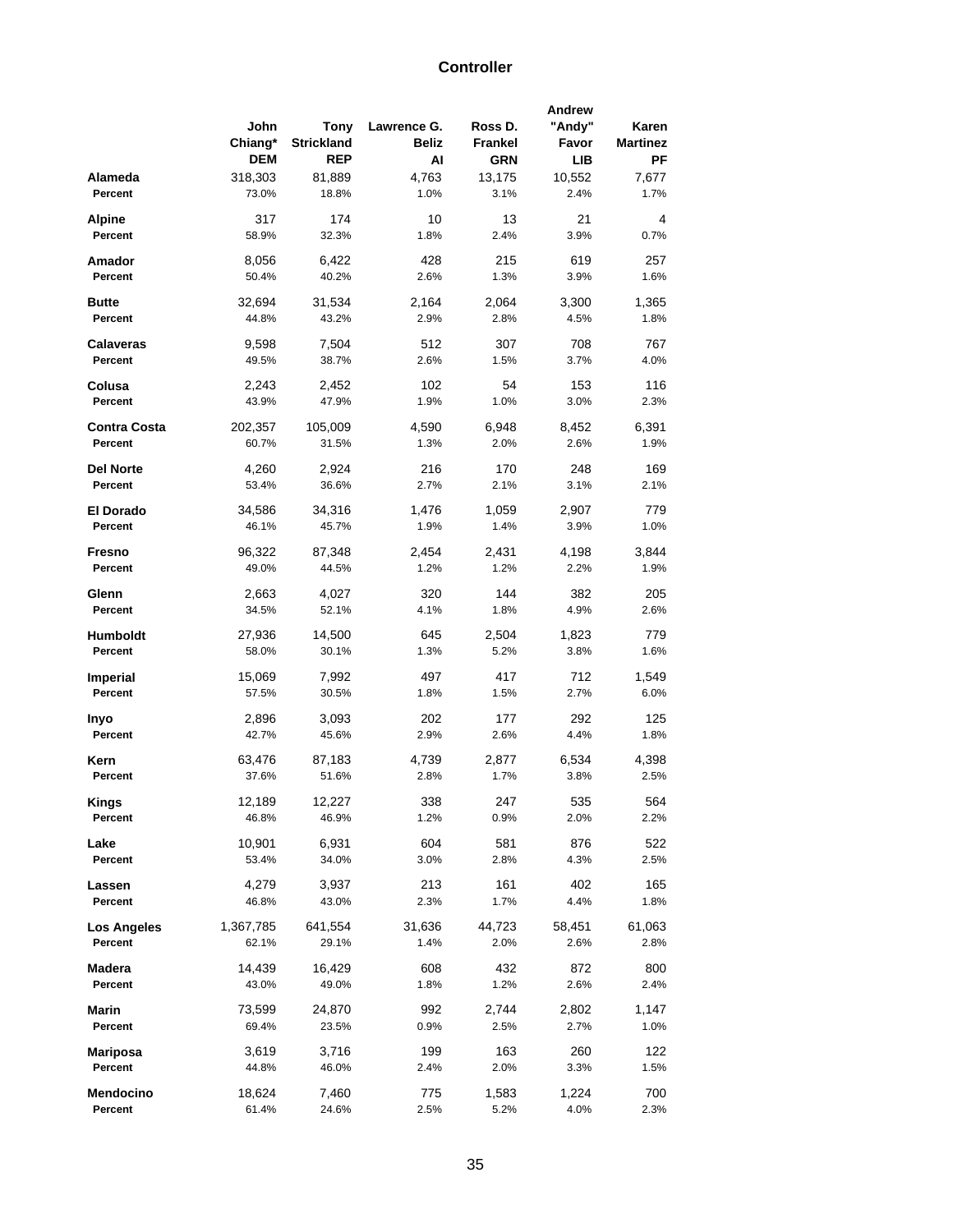## **Controller**

|                      |                |                   |              |            | <b>Andrew</b> |                 |
|----------------------|----------------|-------------------|--------------|------------|---------------|-----------------|
|                      | John           | Tony              | Lawrence G.  | Ross D.    | "Andy"        | Karen           |
|                      | Chiang*        | <b>Strickland</b> | <b>Beliz</b> | Frankel    | Favor         | <b>Martinez</b> |
|                      | <b>DEM</b>     | <b>REP</b>        | AI           | <b>GRN</b> | LIB           | РF              |
|                      |                |                   |              |            |               |                 |
| <b>Merced</b>        | 23,465         | 19,388            | 677          | 538        | 934           | 1,497           |
| Percent              | 50.5%          | 41.7%             | 1.4%         | 1.1%       | 2.0%          | 3.3%            |
| <b>Modoc</b>         | 1,151          | 2,156             | 38           | 63         | 192           | 109             |
| Percent              | 31.1%          | 58.2%             | 1.0%         | 1.6%       | 5.2%          | 2.9%            |
| Mono                 | 2,024          | 1,732             | 105          | 107        | 186           | 50              |
| Percent              | 48.2%          | 41.2%             | 2.4%         | 2.6%       | 4.5%          | 1.1%            |
| <b>Monterey</b>      | 58,485         | 29,195            | 1,431        | 2,014      | 3,249         | 2,348           |
| Percent              | 60.5%          | 30.2%             | 1.4%         | 2.0%       | 3.4%          | 2.5%            |
|                      |                |                   |              |            |               |                 |
| Napa                 | 26,710         | 14,458            | 775          | 1,069      | 1,381         | 756             |
| Percent              | 59.2%          | 32.1%             | 1.7%         | 2.3%       | 3.1%          | 1.6%            |
| Nevada               | 22,666         | 17,638            | 490          | 1,227      | 1,805         | 377             |
| Percent              | 51.3%          | 40.0%             | 1.1%         | 2.7%       | 4.1%          | 0.8%            |
| Orange               | 313,429        | 447,726           | 13,754       | 15,609     | 31,208        | 18,525          |
| Percent              | 37.4%          | 53.3%             | 1.6%         | 1.8%       | 3.7%          | 2.2%            |
| <b>Placer</b>        | 62,904         | 64,119            | 2,489        | 1.874      | 5,294         | 1,280           |
| Percent              | 45.6%          | 46.5%             | 1.8%         | 1.3%       | 3.9%          | 0.9%            |
| <b>Plumas</b>        |                |                   | 237          | 155        | 299           | 112             |
| Percent              | 4,293<br>47.4% | 3,966<br>43.8%    | 2.6%         | 1.7%       | 3.3%          | 1.2%            |
| Riverside            | 202,357        | 223,400           | 9,663        | 6,691      | 15,188        | 10,677          |
| Percent              | 43.3%          | 47.8%             | 2.0%         | 1.4%       | 3.3%          | 2.2%            |
|                      |                |                   |              |            |               |                 |
| Sacramento           | 259,955        | 128,341           | 4,455        | 4,565      | 8,749         | 6,009           |
| Percent              | 63.1%          | 31.2%             | 1.0%         | 1.1%       | 2.2%          | 1.4%            |
| <b>San Benito</b>    | 7,964          | 5,880             | 260          | 304        | 588           | 489             |
| Percent              | 51.5%          | 38.0%             | 1.6%         | 1.9%       | 3.8%          | 3.2%            |
|                      |                |                   |              |            |               |                 |
| San Bernardino       | 190,473        | 182,669           | 10,004       | 8,693      | 15,605        | 13,755          |
| Percent              | 45.3%          | 43.4%             | 2.3%         | 2.0%       | 3.8%          | 3.2%            |
| San Diego            | 426,072        | 367,502           | 14,014       | 13,721     | 29,137        | 14,958          |
| Percent              | 49.3%          | 42.5%             | 1.6%         | 1.5%       | 3.4%          | 1.7%            |
| <b>San Francisco</b> | 197,797        | 33,935            | 2,191        | 8,689      | 6,218         | 5,782           |
| Percent              |                | 13.4%             |              |            |               |                 |
|                      | 77.7%          |                   | 0.8%         | 3.5%       | 2.4%          | 2.2%            |
| San Joaquin          | 85,486         | 56,317            | 3,101        | 2,229      | 4,294         | 3,753           |
| Percent              | 55.1%          | 36.3%             | 1.9%         | 1.4%       | 2.8%          | 2.5%            |
| San Luis Obispo      | 50,248         | 43,938            | 1,708        | 1,987      | 3,031         | 1,113           |
| Percent              | 49.3%          | 43.1%             | 1.6%         | 2.0%       | 3.0%          | 1.0%            |
| San Mateo            | 138,638        | 54,909            | 2,365        | 4,804      | 5,251         | 3,613           |
| Percent              | 66.2%          | 26.2%             | 1.1%         | 2.2%       | 2.6%          | 1.7%            |
|                      |                |                   |              |            |               |                 |
| Santa Barbara        | 63,597         | 54,184            | 1,550        | 1,953      | 3,002         | 1,932           |
| Percent              | 50.4%          | 43.0%             | 1.2%         | 1.5%       | 2.4%          | 1.5%            |
| Santa Clara          | 296,006        | 142,408           | 6,388        | 9,783      | 17,291        | 9,266           |
| Percent              | 61.6%          | 29.6%             | 1.3%         | 2.0%       | 3.6%          | 1.9%            |
| Santa Cruz           | 61,435         | 19,522            | 1,463        | 3,619      | 3,411         | 1,689           |
| Percent              | 67.5%          | 21.5%             | 1.6%         | 3.9%       | 3.7%          | 1.8%            |
| Shasta               | 22,139         | 33,789            | 2,264        | 1,341      | 2,817         | 1,102           |
| Percent              | 34.9%          | 53.3%             | 3.5%         | 2.1%       | 4.5%          | 1.7%            |
|                      |                |                   |              |            |               |                 |
| Sierra               | 799            | 782               | 61           | 35         | 73            | 22              |
| Percent              | 45.1%          | 44.2%             | 3.4%         | 1.9%       | 4.2%          | 1.2%            |